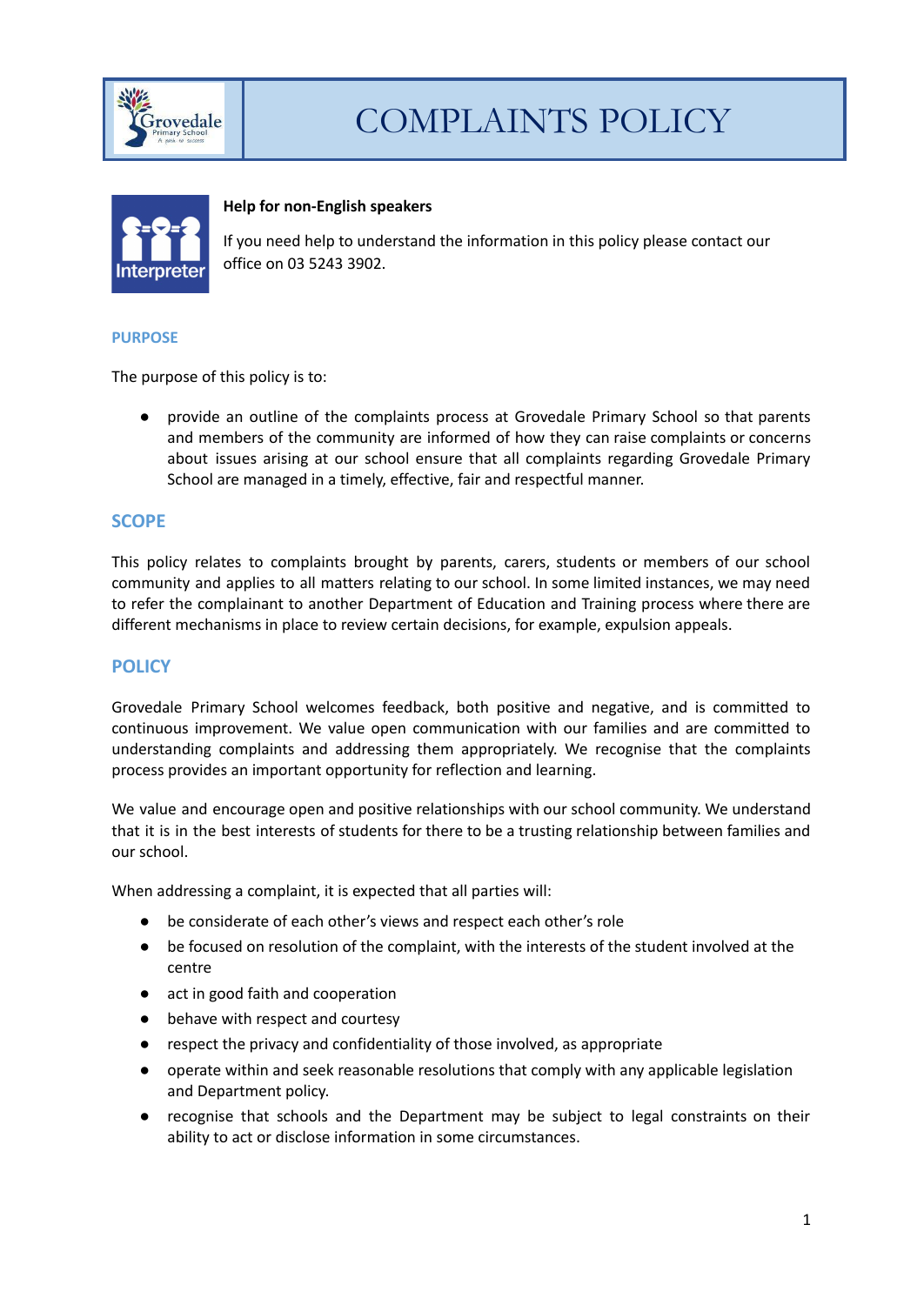

## **Preparation for raising a concern or complaint**

Grovedale Primary School encourages parents, carers or members of the community who may wish to submit a complaint to:

- carefully consider the issues you would like to discuss
- remember you may not have all the facts relating to the issues that you want to raise
- think about how the matter could be resolved
- be informed by checking the policies and guidelines set by the Department and Grovedale Primary school Complaints Process.

#### **Support person**

You are welcome to have a support person to assist you in raising a complaint with our school. Please advise us if you wish to have a support person to assist you, and provide their name, contact details, and their relationship to you.

#### **Complaints process**

Grovedale Primary School is always happy to discuss with parents/carers and community members any concerns that they may have. Concerns in the first instance should be directed to your child's teacher, Year Level Coordinators, Assistant Principal or Principal. Where possible, school staff will work with you to ensure that your concerns are appropriately addressed.

Where concerns cannot be resolved in this way, parents or community members may wish to make a formal complaint to the Principal or Assistant Principal.

If you would like to make a formal complaint, in most cases, depending on the nature of the complaint raised, our school will first seek to understand the issues and will then convene a resolution meeting with the aim of resolving the complaint together. The following process will apply:

- **1. Complaint received:** Please either email, telephone or arrange a meeting through the front office with the Assistant Principal or Principal, to outline your complaint so that we can fully understand what the issues are. We can discuss your complaint in a way that is convenient for you, whether in writing, in person or over the phone.
- **2. Information gathering:** Depending on the issues raised in the complaint, the Principal, Assistant Principal or nominee may need to gather further information to properly understand the situation. This process may also involve speaking to others to obtain details about the situation or the concerns raised.
- **3. Response:** Where possible, a resolution meeting will be arranged with the [Assistant Principal/Principal] to discuss the complaint with the objective of reaching a resolution satisfactory to all parties. If after the resolution meeting we are unable to resolve the complaint together, we will work with you to produce a written summary of the complaint in the event you would like to take further action about it. In some circumstances, the Principal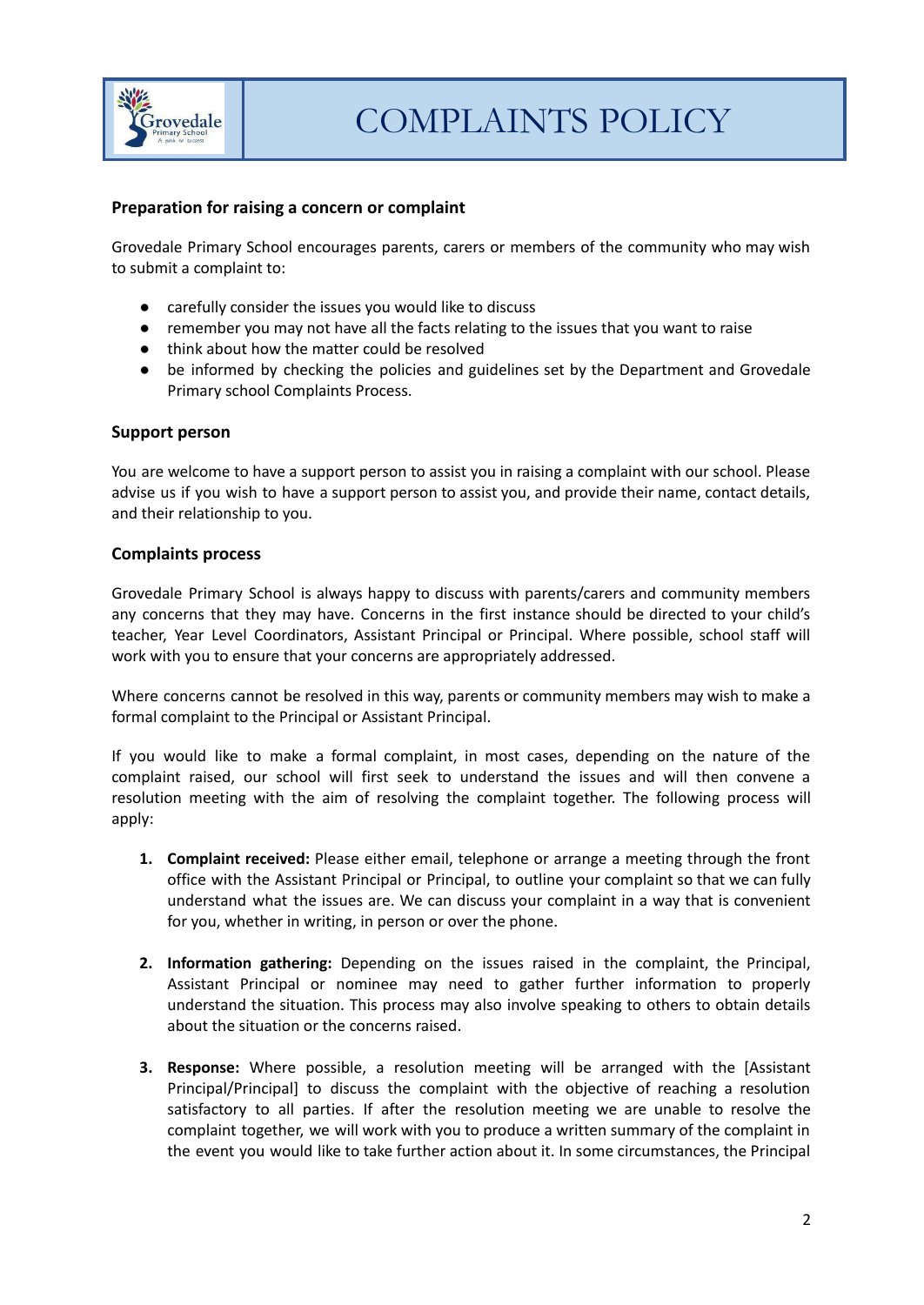

may determine that a resolution meeting would not be appropriate. In this situation, a response to the complaint will be provided in writing.

**4. Timelines:** Grovedale Primary School will acknowledge receipt of your complaint as soon as possible (usually within two school days) and will seek to resolve complaints in a timely manner. Depending on the complexity of the complaint,Grovedale Primary School may need some time to gather enough information to fully understand the circumstances of your complaint. We will endeavour to complete any necessary information gathering and hold a resolution meeting where appropriate within 10 working days of the complaint being raised. In situations where further time is required,Grovedale Primary School will consult with you and discuss any interim solutions to the dispute that can be put in place.

Please note that unreasonable conduct (e.g. vexatious complaints) may need to be managed differently to the procedures in this policy.

## **Resolution**

Where appropriate, Grovedale Primary School may seek to resolve a complaint by:

- an apology or expression of regret
- a change of decision
- a change of policy, procedure or practice
- offering the opportunity for student counselling or other support
- other actions consistent with school values that are intended to support the student, parent and school relationship, engagement, and participation in the school community.

In some circumstances, Grovedale Primary School may also ask you to attend a meeting with an independent third party, or participate in a mediation with an accredited mediator to assist in the resolution of the dispute.

#### **Escalation**

If you are not satisfied that your complaint has been resolved by the school, or if your complaint is about the Principal and you do not want to raise it directly with them, then the complaint should be referred to the Barwon Southwest Region by contacting 1300 333232

Grovedale Primary School may also refer a complaint to Barwon Southwest Region if we believe that we have done all we can to address the complaint.

For more information about the Department's parent complaints process, including the role of the Regional Office, please see: Raise a [complaint](https://www.education.vic.gov.au/parents/going-to-school/Pages/school-complaints.aspx#policy) or concern about your school .

# **COMMUNICATION**

This policy will be communicated to our school community in the following ways :